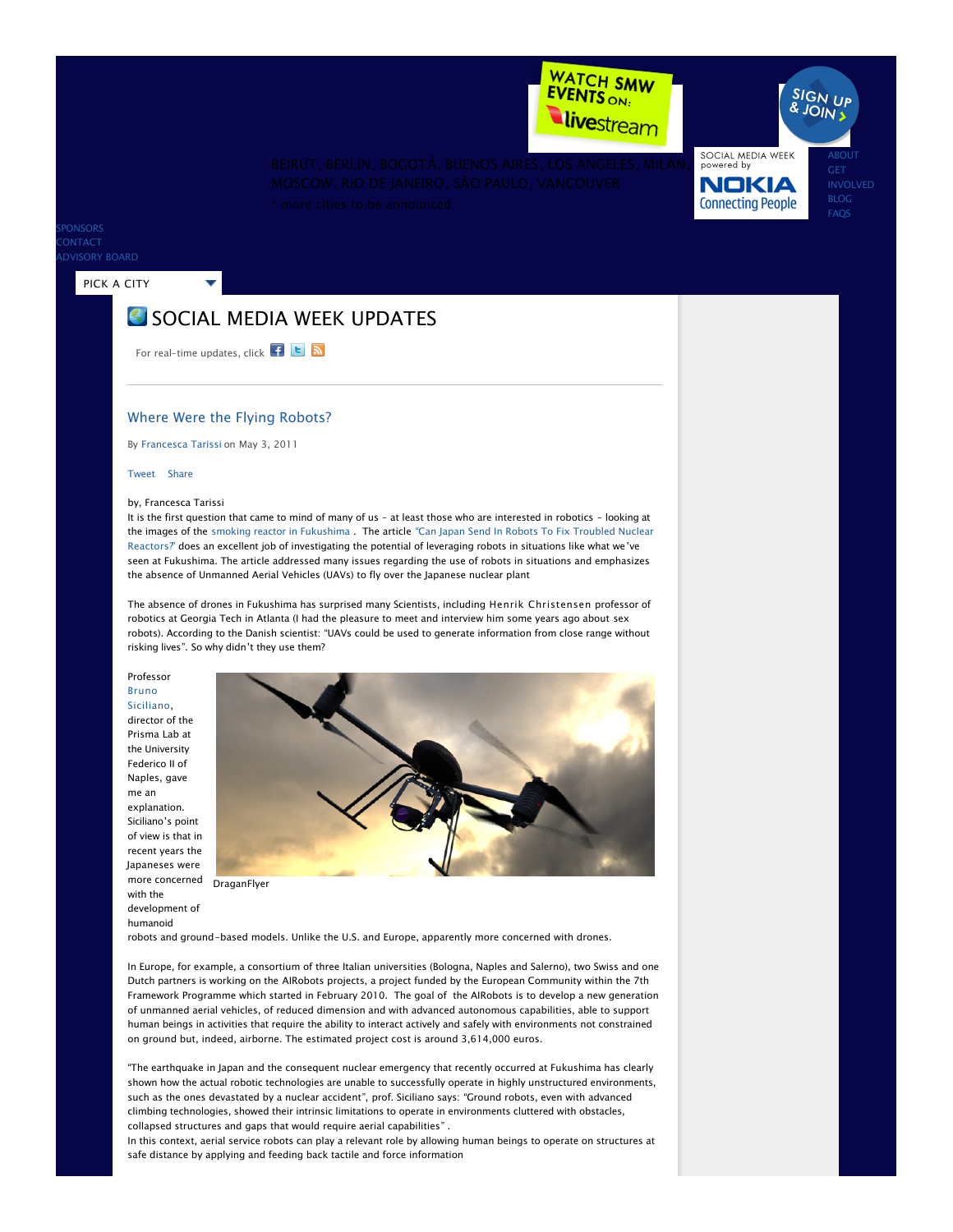"Many practical applications motivate AIRobots and inspire its research activities", Lorenzo Marconi, AIRobots Project's coordinator, explains: "The field of maintenance industry, in which big plants, such as power plants, large scaled chimneys, bridges, etc, have to be inspected by contact, is specifically targeted in the project. The aerial robot serves as a sort of "flying hand" of the operator, by which (s)he is able "to touch" the inspected facility, to handle probes by applying desired forces to the structure, and to capture visual and contact information in the same natural and efficient way as (s)he was on site".

The AIRobots research during the first year of the project has attempted to point toward several directions. The design of aero-mechanical platforms suitable to operate in the above contexts is clearly one of the hottest research topic. Rotary-wing small aircrafts, with shrouded propellers and on board miniature end-effectors, are the explored solutions that already led to the first flying prototypes.

Of course, it is a long way before seeing "flying hands" that operate in nuclear devastated plants. The limits of actual technologies, mainly in terms of wireless communication and electronics, prevent the use of robots, both ground and aerial, in nuclear environments.

"But it's my belief, however, that this is the way forward", prof.Siciliano says with decision.

Francesca Tarissi is a freelance professional italian journalist and a contributor to the Social Media Week Global Editorial Team. Follow her on twitter [@robotrix](http://www.twitter.com/robotrix)

Posted in: [Science & Technology](http://socialmediaweek.org/blog/category/science-technology/) | Tagged: [AIRobots projects](http://socialmediaweek.org/blog/tag/airobots-projects/), [drone](http://socialmediaweek.org/blog/tag/drone/), [Fukushima,](http://socialmediaweek.org/blog/tag/fukushima/) [Robot](http://socialmediaweek.org/blog/tag/robot/), [UAV](http://socialmediaweek.org/blog/tag/uav/)

| Leave a Reply                              |                                                                                        |  |
|--------------------------------------------|----------------------------------------------------------------------------------------|--|
| Name (required)                            |                                                                                        |  |
|                                            |                                                                                        |  |
|                                            |                                                                                        |  |
| Mail (will not be published) (required)    |                                                                                        |  |
|                                            |                                                                                        |  |
| Website                                    |                                                                                        |  |
|                                            |                                                                                        |  |
|                                            |                                                                                        |  |
| Your comment                               |                                                                                        |  |
|                                            | $\left\vert \mathbb{A}\right\vert$                                                     |  |
|                                            |                                                                                        |  |
|                                            |                                                                                        |  |
|                                            | $\overline{\mathcal{M}}$                                                               |  |
|                                            |                                                                                        |  |
| <b>Submit</b>                              |                                                                                        |  |
|                                            |                                                                                        |  |
| You<br>$F$ $\overline{B}$ $\overline{N}$   |                                                                                        |  |
|                                            |                                                                                        |  |
| Search<br>GO                               |                                                                                        |  |
|                                            | <b>Recent posts</b>                                                                    |  |
| <b>GET MORE OUT OF</b>                     | Where Were the Flying Robots?                                                          |  |
| <b>SOCIAL</b>                              | WHO NEEDS THE MIDDLE-MAN ANYWAY?                                                       |  |
| <b>MEDIA</b>                               | Meet Our Global Editorial Team: Part 3<br><b>YouTube for Customer Service</b>          |  |
| <b>WEEK</b>                                | 5 Ways The World is Using Technology to Support the Green Movement in Iran             |  |
| BY                                         | How Do You Define The Status Quo?<br>How to Run a Regular Chat on Twitter              |  |
| <b>GETTING</b>                             | State Farm Insurance: A Smart Social Media Case Study Combining Old and New            |  |
| <b>INVOLVED</b>                            | Top 5 Tips for Social Commerce<br>Social Media Week February 2011 Global Wrap Up Video |  |
| Suggest an event                           | <b>Categories</b>                                                                      |  |
| Host an event                              | Select Category<br>$\blacksquare$                                                      |  |
| Propose an event idea                      | <b>Archives</b>                                                                        |  |
| Volunteer event space<br>Suggest a speaker | Select Month<br>$\overline{\phantom{a}}$                                               |  |